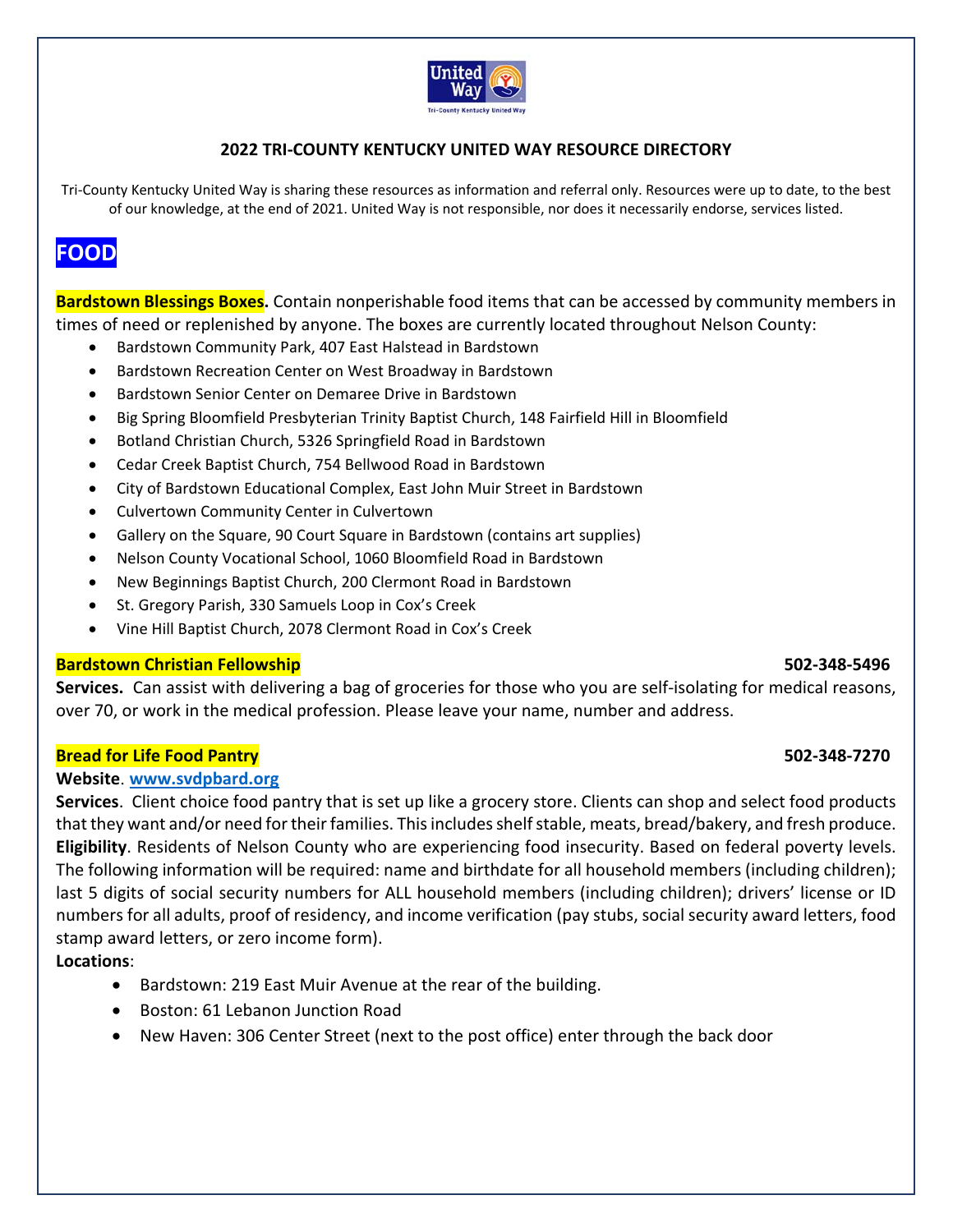

### **Community Action**

#### **Website. www.ckcac.org**

**Services.** Provides emergency rental, mortgage, and/or utility payment assistance, Low‐Income Home Energy Assistance Program (LiHeap), winter care assistance, food, homeless assistance, Federal Emergency Management (FEMA), holiday giving, etc. Call the local office for assistance:

- **Marion 270‐692‐6411 Nelson 502‐348‐9596 Washington 859‐336‐7766**
- 

**marionca@ckcac.org nelsonca@ckcac.org washingtonca@ckcac.org**

#### **Congregate Meals**

# **Website. https://ckcac,org/services/meal‐programs/**

**Services.** Provides meals to the elderly. All participants must call their local Senior Citizen Center 24 hours in advance to reserve their meal for the following day.

- Bardstown Senior Center is located at 112 Plaza Drive, Suite A (502-348-1888)
- Lebanon Senior Center is located at 110 West Mulberry Street (270‐692‐6591)
- Loretto Senior Center (270‐692‐6591)
- New Haven Senior Center (502-549-6501)
- Washington County Senior Center at 206 Main Cross Street in Springfield (859‐336‐0909)

## **Feeding America – Kentucky's Heartland (FAKH) 270‐735‐1407**

**Website. www.feedingamericaky.org** (go to the Find Help tab and select your county)

#### **313 Peterson Drive in Elizabethtown**

**Services**. Receives donations of food and distributes to non‐profit organizations/churches. Please bring proof of residence, number of people in household, and identification. Food distributions in the tri‐county area:

#### **Marion County 270‐692‐2136**

Run by Marion County Community Action and held at the Marion County Fairgrounds, located at 593 Fairgrounds Road in Lebanon. Held on Week 2 of the month on Thursday from 1:00 p.m. to 3:00 p.m.

# **Nelson County**

Run by the Nelson County Fiscal Court and held at the Nelson County Fairgrounds, 2391 New Haven Road in Bardstown. Held on the  $4<sup>th</sup>$  Wednesday from 9:00 a.m. to 12:00 noon

#### **Washington County 859‐336‐7766**

Run by Washington County Community Action and held at Idle Hour Park, 1075 Hwy. 55 in Springfield. Held on Week 2 of the month on Thursday from 10:30 a.m. to 1:00 p.m.

#### **God's Blessings Food Pantry 859‐481‐8684**

Located at the Rockbridge Baptist Church at 460 Rockbridge Church Road in Willisburg. Services. Food distribution held on the 2<sup>nd</sup> and 4<sup>th</sup> Thursday of the month from 10:00 a.m. to 12:00 noon

# **Guthrie Opportunity Center Country Gardens 502‐348‐1144**

# **Website.** http://www.gocountrygardens.com/

Services. A retail business offering fresh fruits and vegetables, plants, flowers, garden accessories, and oldfashioned candy, as well as country hams and sausage, fruit trays and baskets prepared onsite.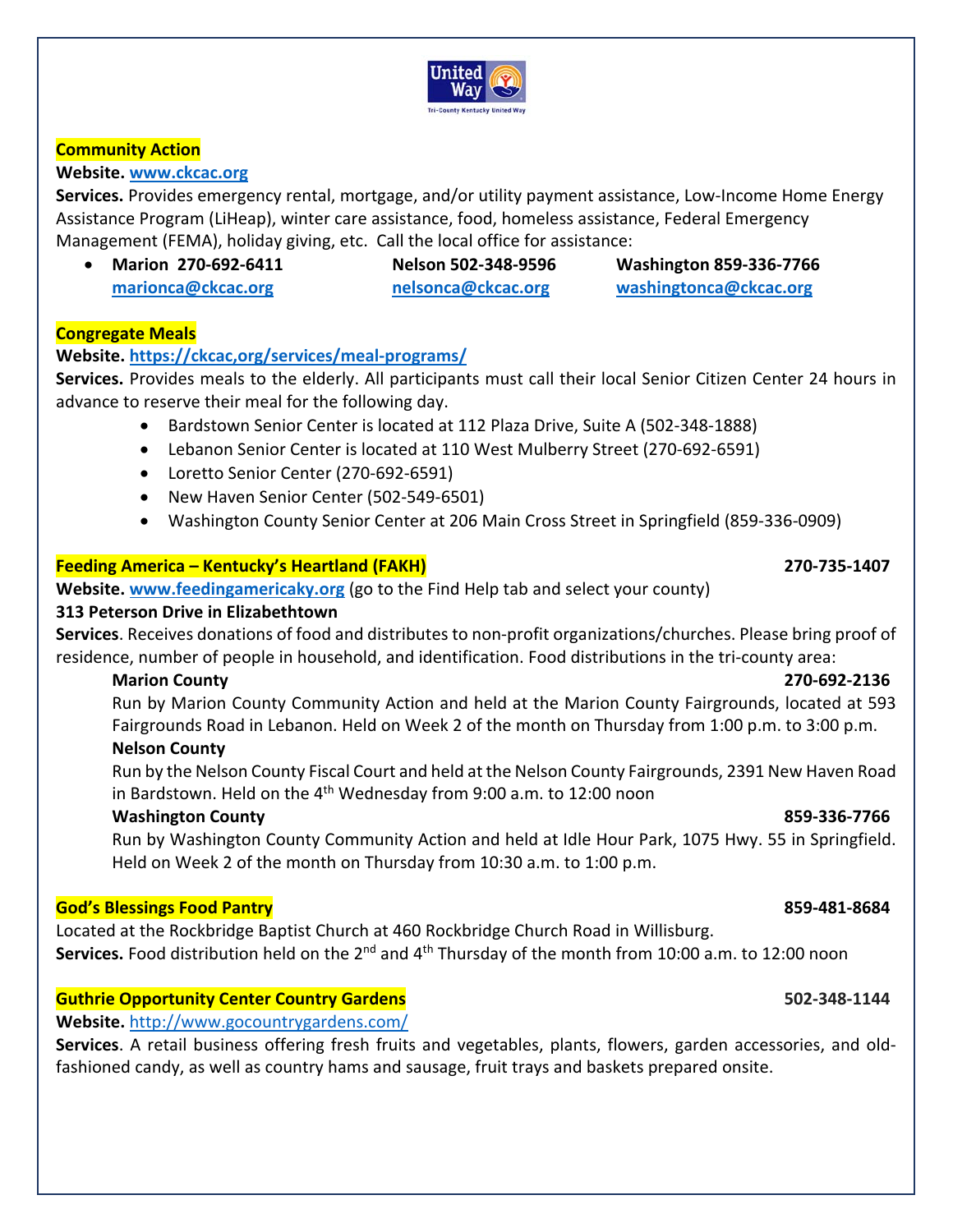

## **Guthrie Opportunity Center ‐ On‐the‐Go Foods**

### **900 Nutter Drive in Bardstown 502‐348‐8081**

### **458 East Stephen Foster in Bardstown 502‐348‐1649**

**Services**. A retail and catering program in collaboration with the Guthrie Opportunity Center (GOC). They provide job training, community employment, advocacy, independence, self-confidence and community integration while serving excellent lunches and catered dinners. Order online at www.onthegofoods.com. They also have "take and bake" options for individuals and families (serve 4 – 6 people). By supporting On‐The‐GO Foods with the purchase of lunch, take and bake meals, or catering services, one can help to provide the job training and the funding to carry out our mission.

### **Lebanon Senior Citizen Center. 502‐741‐6245**

**Services**. Provides meal delivery services. **Eligibility**. Individual over the age of 60 in the Loretto/St. Francis/Holy Cross/St. Mary's area.

## **Lincoln Trail ADD's Aging and Disability Resource Center 1‐800‐264‐0393**

**Services and Eligibility.**  Any senior (ages 60+) in need of a nutritional meal may contact the local Senior Center. Seniors (ages 60+) who are homebound with no means of transportation can contact Lincoln Trail ADD's Aging and Disability Resource Center to obtain a flash frozen home delivered meal for the counties of Marion, Nelson and Washington Counties.

## **Marion County Back Pack Program**

**Services**. Provides food for children on the weekends. Please contact Nancy Shockency at Nancy.shockency@marion.kyschools.us for information on applying. Can also contact your Family Resource Centers or Youth Services Centers at your school (see Schools below for listing).

#### **Marion County Community Service Center** (food assistance) **270‐692‐4748**

#### **Meals from the Heart 502‐348‐7270 St. Vincent 502‐348‐3989 Guthrie Opportunity**

#### **219 East Muir Avenue, Bardstown <br>
<b>219 East Muir Avenue, Bardstown Website**. www.svdpbard.org

**Services**. Coordinated through St. Vincent de Paul, this program provides food and outreach services that enable members of the Nelson County community to live independently, with safety and dignity. The primary mission is to visit those that are homebound and provide them with nourishing meals.

# **Pandemic Electronic Benefit Transfer (P-EBT)** 855-306-8959 (select Healthcare & Food Benefits option)

### **Website**. www.chfs.ky.gov

**Services**. Provides benefits to households with children eligible for free or reduced‐price school meals through the USDA National School Lunch Program during the Covid‐19 response. **Eligibility**. Students who attend public or private schools offering National School Lunch Program who qualify for free or reduced-price meals are eligible if: students were/are enrolled in a virtual or hybrid learning model as verified by their school district. No application is required. Eligible students are automatically approved. For households receiving SNAP benefits – P‐EBT benefits will be added to existing EBT card. For households not receiving SNAP benefits – a P‐EBT card will be mailed to the home address for each eligible child.